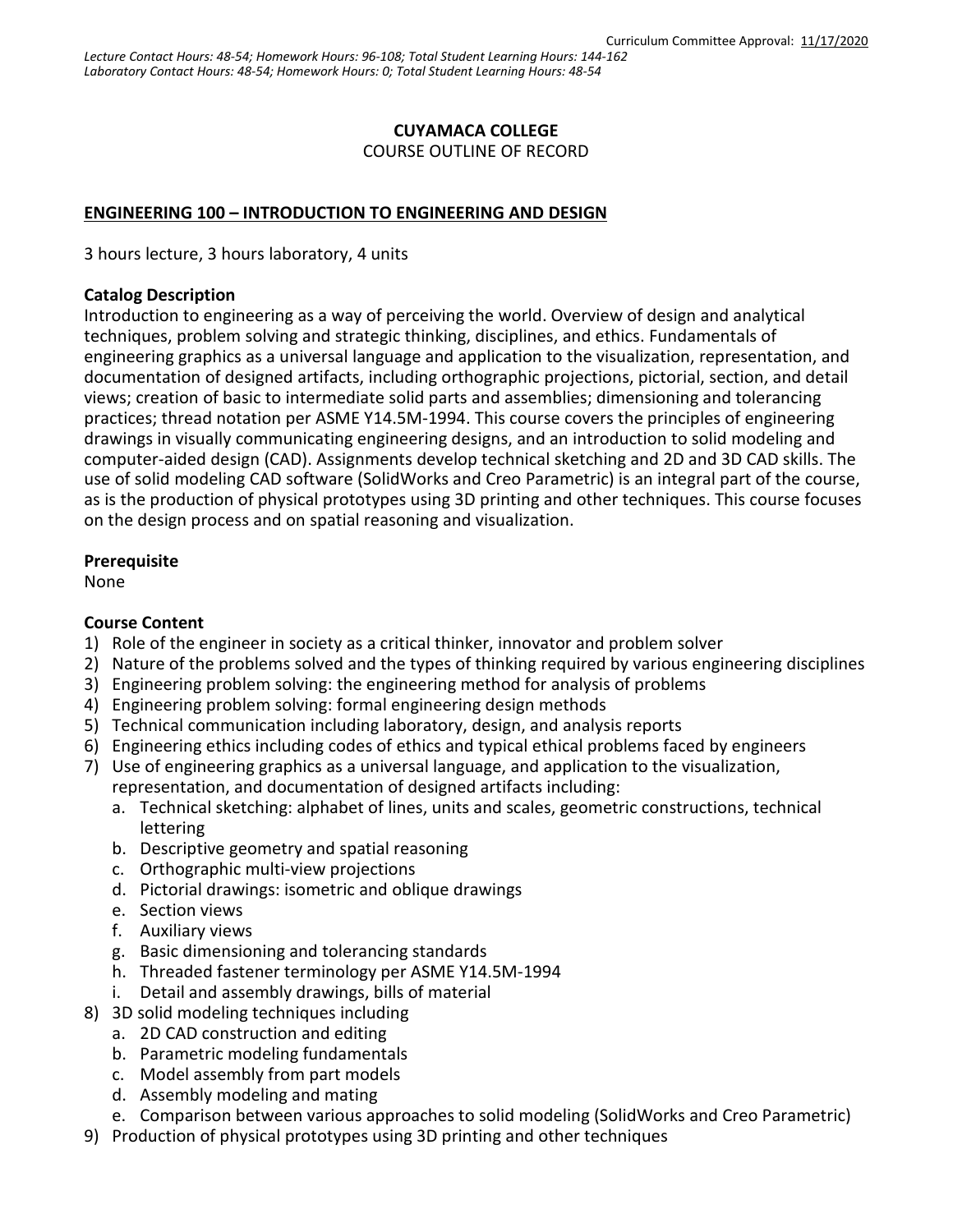## **Course Objectives**

Students will be able to:

- 1) Describe the role of the engineer in society as a critical thinker, innovator and problem solver. Differentiate among the various disciplines of engineering, describing typical projects done within each and the necessary academic preparation and reasons for each.
- 2) Apply engineering design methods and strategic thinking to solve problems in the development of new or improved products.
- 3) Apply engineering analytical skills and methods to solve real world problems including the application and conversion of units.
- 4) Use appropriate written and oral forms of technical communication to present, explain, and justify engineering design decisions.
- 5) List the basic ethical rules governing engineers and apply them in ethically murky situations.
- 6) Draw freehand technical sketches which demonstrate knowledge of basic engineering conventions including the American standard arrangement of views, the use of a title block, standard drawing sizes, basic line types, and proper dimensioning technique.
- 7) Apply techniques of descriptive geometry and spatial reasoning to represent three-dimensional objects in two dimensions. Translate single-view pictorials into multi-view orthographic drawings. Given two orthographic views, draw a third orthographic view and a single-view pictorial.
- 8) Given a real object, draw all necessary orthographic, pictorial, sectional, and auxiliary views. Include sufficient but not excessive dimensions.
- 9) Create an exploded assembly drawing with a bill of materials for all parts of the assembly.
- 10) Determine tolerances in an assembly.
- 11) Apply solid modeling techniques to create individual parts.
- 12) Apply solid modeling techniques to create an assembly.
- 13) Produce fully annotated engineering working drawings from a 3D solid model.
- 14) Produce a physical part from an engineering drawing and/or from a 3D solid model.

# **Method of Evaluation**

A grading system will be established by the instructor and implemented uniformly. Grades will be based on demonstrated proficiency in subject matter determined by multiple measurements for evaluation, one of which must be essay exams, skills demonstration or, where appropriate, the symbol system.

- 1) Student portfolio of drawing exercises, projects, and prototypes in which students demonstrate their skill and competency in technical sketching, the use and application of 3D solid modeling software, and the production of physical objects from drawings.
- 2) Classroom assessment tools which may include reading quizzes, concept quizzes, attention quizzes, muddiest point questions, and one-minute papers that measure students' ability to apply concepts just discussed in class. An example would be an in-class calculation of the cost of an object based on its volume, density, and cost per unit weight.
- 3) Homework. Question types include requiring calculations, comparative analysis, short answer questions, and essay questions. An example would be a study to determine the lowest cost part that would support a given weight.
- 4) Written and oral design reports that demonstrate students' ability to apply the various design techniques presented in class, and present the concepts to an appropriate audience, both orally and in writing. An example would be an oral presentation by a design team of four students of an artifact that will make bicycles more broadly attractive to Americans as a means for commuting.
- 5) Final examination. Question types include requiring calculations, comparative analysis, short answer questions, essay questions, and problems in descriptive geometry, spatial reasoning, and engineering graphics. An example would be an ethical dilemma in which students explain the various ethical principles involved and offer a practical ethical solution.

# **Special Materials Required of Student**

Graph paper, isometric graph paper, mechanical pencil .9mm and leads (HB or B), white vinyl eraser, calculator, USB flash drive (2GB or larger)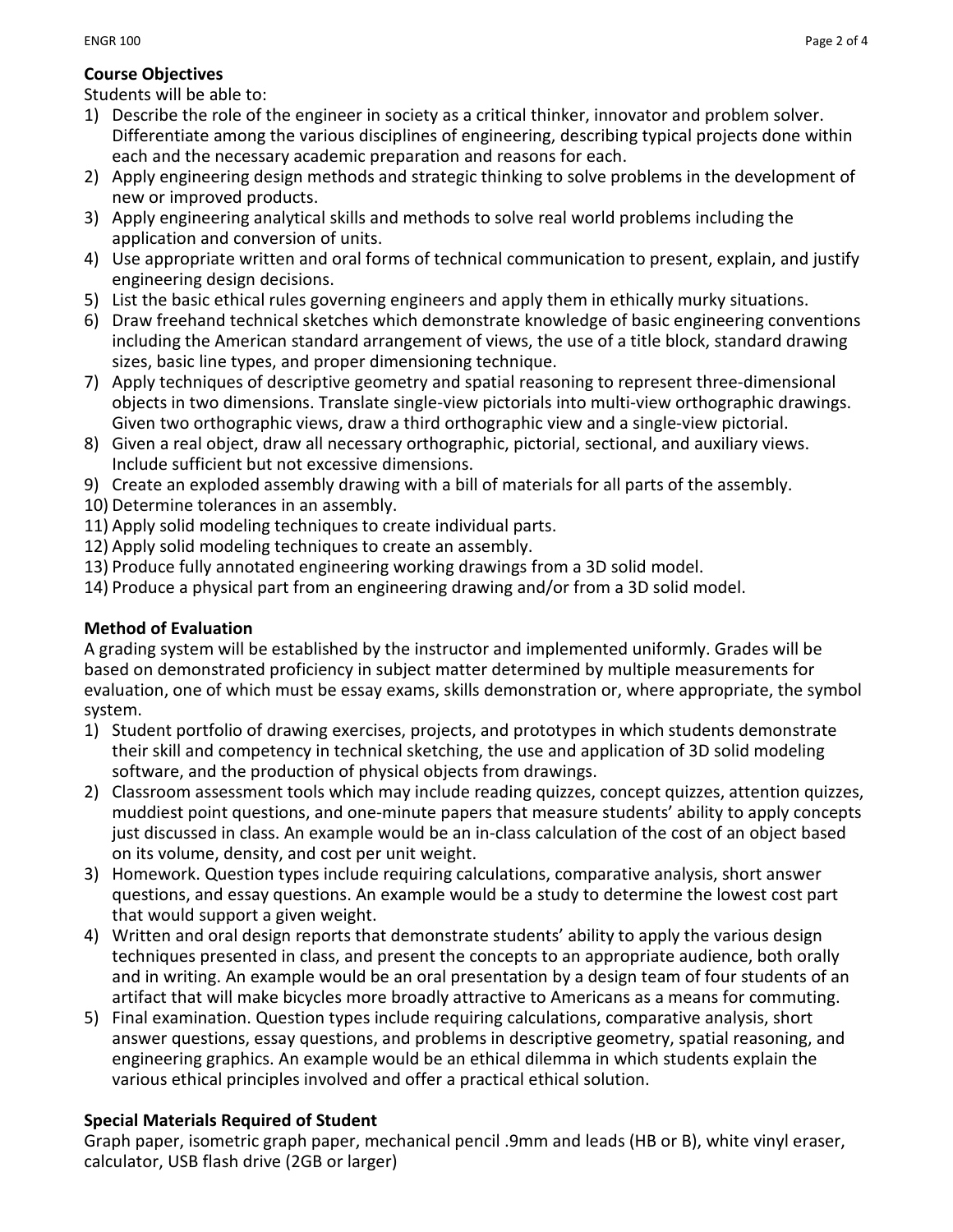## **Minimum Instructional Facilities**

- 1) Computer lab with SolidWorks and Creo Parametric software
- 2) At least two 3D printers (preferably five)

## **Method of Instruction**

- 1) Lecture and discussion
- 2) Lab demonstration and assignments
- 3) Guest speakers
- 4) Hand-out materials, projects

## **Out-of-Class Assignments**

- 1) Weekly homework including reading and writing assignments
- 2) Group design project
- 3) Other design projects
- 4) Drawing portfolio

## **Texts and References**

- 1) Required (representative examples):
	- a. Madsen, David A., Madsen, David P. *Engineering Drawing & Design* 6th edition. Cengage Learning, 2017.
	- b. Reyes, Alejandro *Beginner's Guide to SOLIDWORKS 2019 Level 1* Schroff Development Corporation, 2018.
	- c. Shih, Randy H. *Parametric Modeling with Creo Parametric 6.0*. 1st edition. Schroff Development Corporation, 2019.
- 2) Supplemental (representative examples):
	- a. Norman, *The Design of Everyday Things*. MIT Press, 2002.
	- b. Salvadori, *Why Buildings Stand Up*. Norton, 2002.
	- c. Kidder, *The Soul of a New Machine*. Little, Brown, 2002.

## **Exit Skills**

Students having successfully completed this course exit with the following skills, competencies and/or knowledge:

- 1) Describe the role of the engineer in society as a critical thinker, innovator and problem solver. Differentiate among the various disciplines of engineering, describing typical projects done within each and the necessary academic preparation and reasons for each.
- 2) Apply engineering design methods and strategic thinking to solve problems in the development of new or improved products.
- 3) Apply engineering analytical skills and methods to solve real world problems including the application and conversion of units.
- 4) Use appropriate written and oral forms of technical communication to present, explain, and justify engineering design decisions.
- 5) List the basic ethical rules governing engineers and apply them in ethically murky situations.
- 6) Draw freehand technical sketches which demonstrate knowledge of basic engineering conventions including the American standard arrangement of views, the use of a title block, standard drawing sizes, basic line types, and proper dimensioning technique.
- 7) Apply techniques of descriptive geometry and spatial reasoning to represent three-dimensional objects in two dimensions. Translate single-view pictorials into multi-view orthographic drawings. Given two orthographic views, draw a third orthographic view and a single-view pictorial.
- 8) Given a real object, draw all necessary orthographic, pictorial, sectional, and auxiliary views. Include sufficient but not excessive dimensions.
- 9) Create an exploded assembly drawing with a bill of materials for all parts of the assembly.
- 10) Determine tolerances in an assembly.
- 11) Apply solid modeling techniques to create individual parts.